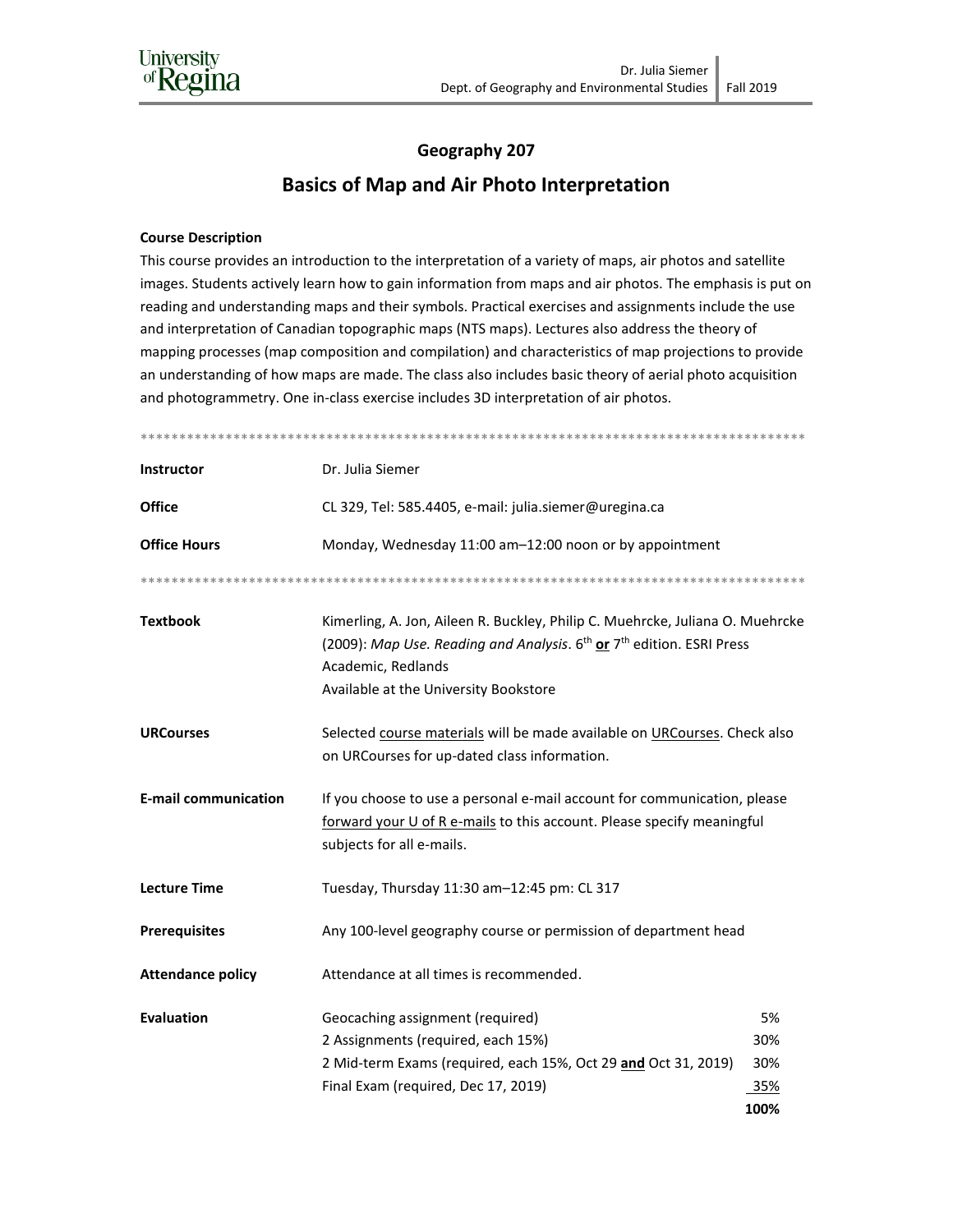Late assignments and **Due dates for assignments will be specified (see tentative schedule). missed examinations Late assignments/exercises** will be penalized **10% per day** (including weekends, starting with the due date). **Assignments more than 3 days late** are not accepted and **result in a NP for the course**. Extensions can only be granted for serious reasons. If **extensions** are required, you need to inform me at least two days **in advance**. A missed exam or exercise can normally not be written at a later time. **All exercises, assignments and exams are required for this course. A missed exercise, assignment or exam will result in a NP for this course.** (See also section Accommodations) **Accommodations** Any student with a disability who may need accommodations should discuss

> these with the course instructor after contacting the Coordinator of the Disability Resource Office at 585-4631. If you are **unable to complete an assignment, midterm examination or components of the final project** for compassionate or health reasons, contact the instructor **as soon as possible**. A medical certificate from an attending physician must accompany the request if the reason is medical. For other reasons, such evidence as is appropriate should be provided.

**Recording of lectures** Students must be aware of two issues regarding audio, image or video recording of lectures. First, a lecture/lab is considered the intellectual property of the instructor, and copyright guidelines and regulations apply to the recording of lectures. Second, there is a need to protect the privacy of students in the class from being recorded without their knowledge and permission. As such, students in this course may not create recordings of any kind in this class. Any student creating unauthorized recordings will be subject to disciplinary action under §5.13 of the Undergraduate Calendar.

> Students requiring recordings as an accommodation for a disability, and who have documentation from the Centre for Student Accessibility, are exempted from this restriction. Students in this position must speak to the instructor prior to recording lectures, and any such recordings are solely authorized for the purposes of individual study. Permission to allow this type of recording is not a transfer of any copyrights in the recording, and the recording may not be reproduced or uploaded to publicly accessible web environments.